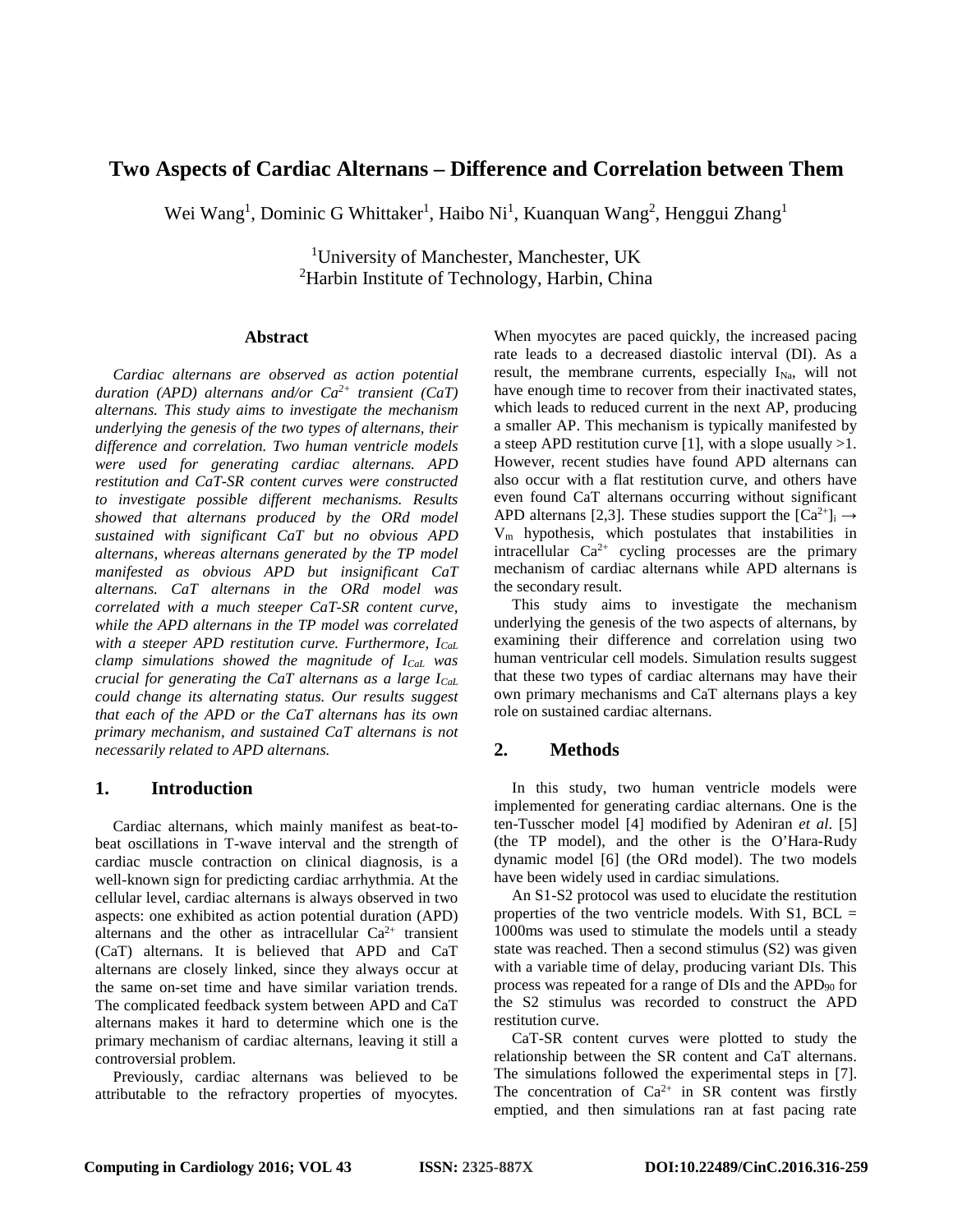$(BCL = 320)$  for the TP model and  $BCL = 250$  for the ORd model) for 200s. The systolic intracellular and SR content concentration of  $Ca^{2+}$  were recorded for CaT-SR content curve.

To study whether the amplitude or alternating  $I_{\text{Cal}}$ . current is the crucial determinant to generate CaT alternans,  $I_{Cal}$  clamp protocols were implemented in the ORd model. In our previous simulation studies (not shown in this paper), we found that different stimulus strengths could influence the range of BCL that generates CaT alternans. That means that in the ORd model, the same BCL could either produce alternans or not dependent on different stimuli. In this study, BCL was set to be 250ms. In simulations, ICaL current time traces were recorded during normal and alternans APs, denoted as  $I_{\text{Cal}\_\text{alter}}$  and  $I_{\text{Cal}\_\text{normal}}$ , with the amplitude of  $2.5\mu\text{A}/\mu\text{F}$ and  $1.5\mu A/\mu F$  respectively. Then the recorded I<sub>CaL</sub> was applied to clamp the I<sub>CaL</sub> current in the ORd model continuously to see if alternans could be generated or not. During the clamp time course, ICaL currents were kept identical beat-to-beat, therefore, there were no I<sub>CaL</sub> alternations during the clamp simulations.

#### **3. Results**

# **3.1. Alternans generated by two human ventricle models**

By increasing the pacing rate, both the TP and ORd models began to generate beat-to-beat alternans in both APD and CaT amplitude at  $BCL = 350$  ms and  $BCL =$ 295ms, respectively. We recorded AP and CaT alternans at  $BCL = 320$ ms for the TP model and  $BCL = 250$ ms for the ORd model specifically for detailed analysis, since these two BCL ranges gave a relatively stable and



Figure 1. Simultaneously recorded APs (A(i)) and CaTs  $(A(ii))$  at BCL=320ms for TP model; Simultaneously recorded APs  $(B(i))$  and CaTs  $(B(ii))$  at BCL=250ms for ORd model.

Table 1. Different characteristics of cardiac alternans generated by the TP model and the ORd model.

| Characters                                              | TP   | ORd   |
|---------------------------------------------------------|------|-------|
| $\Delta$ APD (ms)                                       | 123  | 12    |
| $\Delta$ Systolic [Ca <sup>2+</sup> ] <sub>i</sub> (µM) | 0.06 | 0.82  |
| Sustained                                               | No   | Yes   |
| Stable                                                  | No   | Yes   |
| Maximum slope of APD<br>restitution curve               | 1.82 | 0.35  |
| Maximum slope of CaT-<br>SR content curve               | 1.05 | 10.04 |

apparent cardiac alternans.

It was clear that cardiac alternans generated by the two models exhibited great differences (Figure 1). Compared with the ORd model, APD alternans produced by the TP model were much more significant. However, systolic CaT changed slightly in the TP model during the large AP alternations. Conversely, APD and CaT alternans generated by the ORd model exhibited little changes in AP morphologies and large variations in CaT amplitudes. In addition, alternans generated by the TP model only lasted for several beats, as the ratio of the large and small action potentials gradually decreased and eventually became zero. Unlike the TP model, the ORd model could keep alternating without ratio changes, which means this kind of alternans can sustain for a long time. Moreover, the two models started to generate alternans at different time points. The on-set time of alternans for the TP model was the beginning of fast pacing, whereas that for the ORd model was nearly 100s later. This is believed to be due to the level of  $Ca^{2+}$  concentration in SR content, which we will discuss in following sections.

Table 1 presents more detailed data of the alternans produced by the two models. It can be seen that cardiac alternans generated by the two models are completely different to each other. Thereby, we suggest that the two types of cardiac alternans have their own primary mechanisms and are correlated with each other through intracellular  $Ca^{2+}$  concentration. Using the two models, we investigate the difference and relation between the different types of cardiac alternans.

#### **3.2. APD alternans**

Results in Figure 2 show a steep slope of the APD restitution curve for the TP model, and a flat one for the ORd model, with maximum slopes of 1.82 and 0.35 respectively.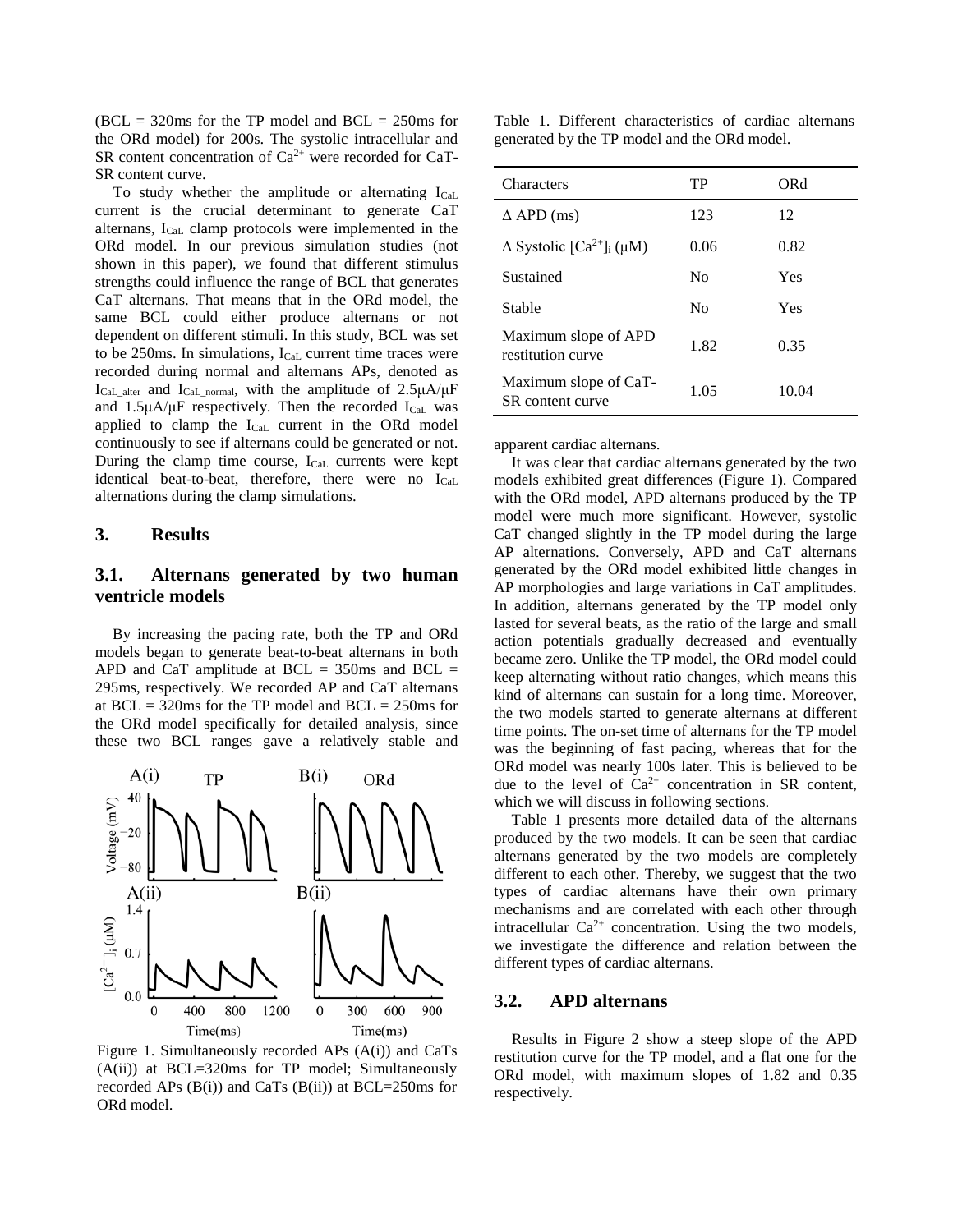

Figure 2. APD restitution curve for the TP model (A) and the ORd model (B); Maximum slopes of the APD restitution curve of the two models  $(C)$ . Figure 3. CaT-SR content curve for the TP model  $(A)$ 

These results are consistent with experimental data: obvious APD alternans could occur with a steep APD restitution curve (the TP model), whereas CaT alternans could still appear when the slope of APD restitution curve is flat (the ORd model). By analyzing  $I_{Na}$  current (not shown here) of the two models, we found that the time constant of inactivation gate of  $I_{Na}$  in the TP model is greater than that in the ORd model. This leads to a slower recovery of I<sub>Na</sub> current in the TP model and results in a smaller next action potential. Simulation results suggest that the slope of the APD restitution curve is a crucial factor for APD alternans but has little effect on CaT alternans.

### **3.3. CaT alternans**

The genesis mechanism of CaT alternans is considered to have a strong correlation with SR content. Figure 3(A-B) shows the systolic intracellular  $Ca^{2+}$  concentration as a function of SR content of the two models. For the TP model, the maximum slope of the curve is only 1.05, resulting in no obvious CaT alternans. For the ORd model, CaT alternans did not start before the SR content reached 3.3mM. With the accumulation of  $Ca^{2+}$  in SR content, the maximum slope of the CaT-SR curve suddenly increased to 10.04 and CaT oscillations appeared at the same time.

Results demonstrate the importance of the instability of intracellular Ca2+ in generating CaT alternans. After SR content reached a threshold, there will be a stiffer relationship between CaT and SR content. In this circumstance, a small variation of SR content results in a large difference in CaT amplitude. If the myocytes are paced at fast rates, the balance between SR release and



and the ORd model (B); Maximum slopes of the CaT-SR content curve of the two models (C).

uptake can be easily disturbed, eventually giving rise to CaT alternans.

# **3.4. Role of ICaL current**

In order to understand the functional role of  $I_{Cal}$  on genesis of cardiac alternans,  $I_{\text{Cal}}$  clamp protocols described in section 2 were implemented in the ORd model. The model was simulated for 5s using different stimuli until it reached a stable state showing either alternans (Figure  $4(A, B)$  or non-alternans (Figure  $4(C, B)$ ) D)), and then I<sub>CaL</sub> current was clamped using previously recorded current traces (Figure 4(A, C) with  $I_{\text{Cal}}$  alter and Figure  $4(B, D)$  with I<sub>CaL normal</sub>). Since all the cells were clamped with identical  $I_{\text{Cal}}$  currents from beat-to-beat, there was no  $I_{CaL}$  difference after  $t = 5s$ . Results showed that in the case where CaT alternans was observed, clamping the model with  $I_{Cal\_alter}$  still produced alternans (Figure 4A), suggesting that  $I_{\text{Cal}}$  alternans is not required for producing CaT alternans. However, ICaL\_normal current clamp made CaT alternans disappear quickly (Figure 4B), indicating that the amplitude of  $I_{Cal}$  is critical to CaT alternans. Results shown in Figure 4 C-D further demonstrated this observation. When the non-alter system was clamped with ICaL\_alter, it started CaT oscillations immediately (Figure 4C), whereas no changes were observed in the ICaL\_normal clamp simulation (Figure 4D). As explained in section 3.3, since the SR content of nonalter system had reached the threshold, a large  $I_{\text{Cal}}$  current could easily disturb the balance of the intracellular  $Ca^{2+}$ cycling process. Therefore, CaT alternans can be sustained relying on intrinsic properties without alternations of I<sub>CaL</sub> current.